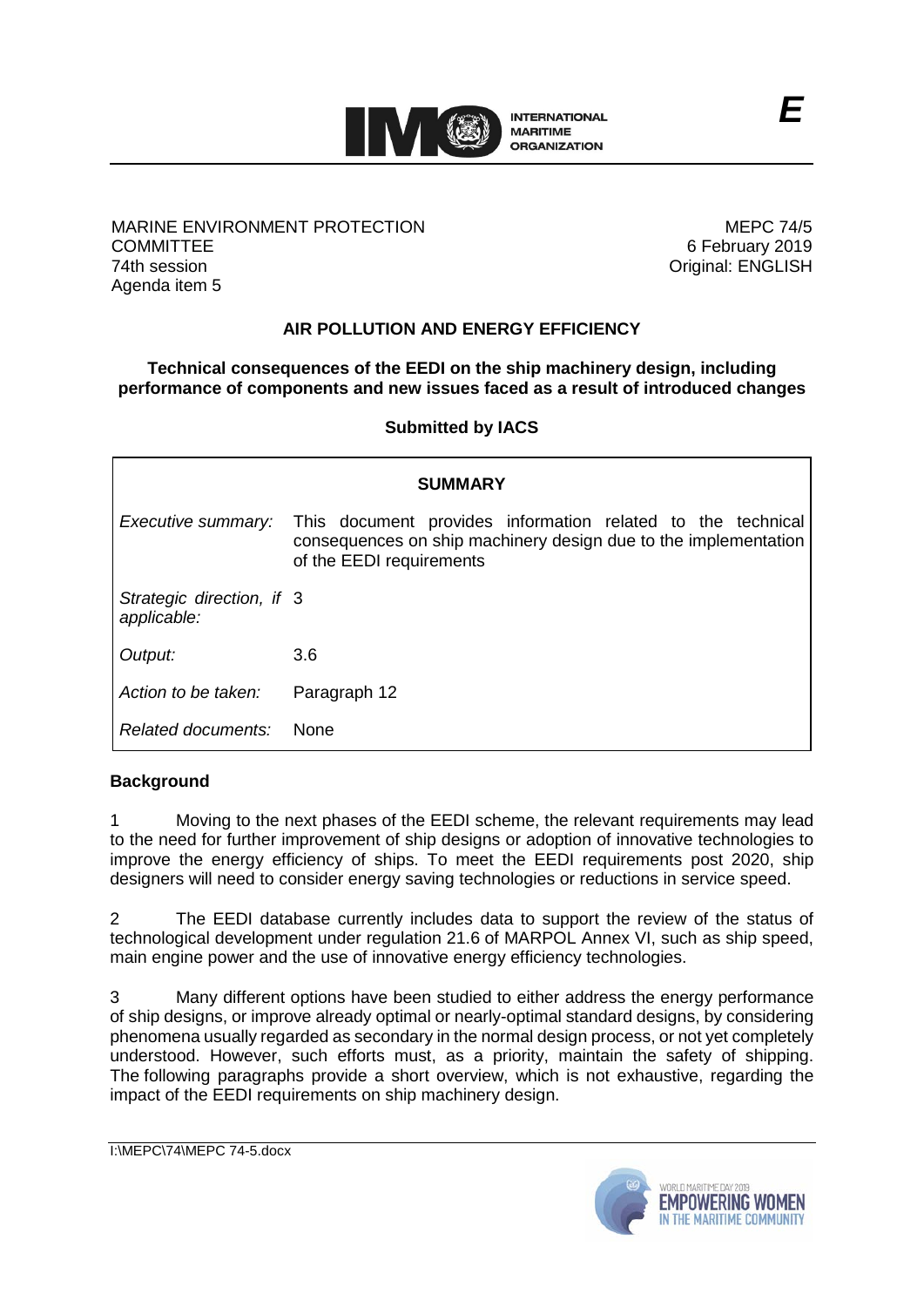# **Discussion**

# *Engine derating*

4 One of the possible ways to comply with the EEDI requirements is by derating the engine. However, if the engine is derated more than necessary to comply with the Required EEDI, a subsequent uprating back to the design Maximum Continuous Rating (MCR) to increase speed may only be possible:

- .1 if the related engine auxiliary systems (including shafting) are originally designed and installed to match the larger rating; and
- .2 provided the Attained EEDI with the larger rating is no more than the Required EEDI.

Moreover, certification issues related to the use of derated engines with a reserved power, need to be clarified with respect to regulation 13 of MARPOL Annex VI.

### *Passing through the barred speed range*

5 With the introduction of the EEDI requirements, a number of design trends have affected the powertrain designs on ships. These include the trend to use more efficient, larger diameter propellers, as well as more efficient derated engines operating at a lower RPM. As a result, a number of reports have been received from vessel operators using a Barred Speed Range (BSR) with passage times becoming unacceptably long during sea trials. This has led to operators' requests to assess the shaft line fatigue lifetime or a prediction of the time required to pass through BSR, as early as at the plan approval stage.

6 In 'pre-EEDI' times, the BSR passage was limited to a few seconds and therefore potential accumulation of torsional cycles leading to fatigue and failure was insignificant, and hence not of concern. However, since the EEDI requirements have been in place, the small power margins attained by the new 'eco-efficient' engines around the upper and lower limit of the BSR can result in torque not sufficient to pass quickly enough through the BSR. A prolonged stay inside the BSR not only triggers engine alarms in the Engine Control Room, but also causes concerns to the operators from the point of view of fatigue and from the vessel manoeuvrability point of view, particularly in bad weather

### *Shaft alignment issues*

7 Recent design trends in propulsion shafting systems make alignment increasingly more sensitive with lower tolerances and margins to prevent bearing failure. With the introduction of the EEDI requirements, some design trends have affected the shaft alignment tolerances. These include the trend to use more efficient larger diameter propellers of higher weight which are designed to operate at a lower RPM, which results in an increased cantilevered load on the shafting system and a thinner oil film in the stern tube bearing in the lower RPM range. Another design trend is having shorter lengths of shaft line to maximize cargo space and minimize engine-room space; that improves the attained EEDI, but makes the shaft line more sensitive to alignment.

### *Installation of propulsion improving devices and model tests*

8 A reduced effectiveness should be expected for some types of Propulsion Improving Devices (PID). As with all PIDs, this effect should be studied by extensive use of Computational Fluid Dynamics (CFD) analysis or model tests at the design stage to avoid turning an